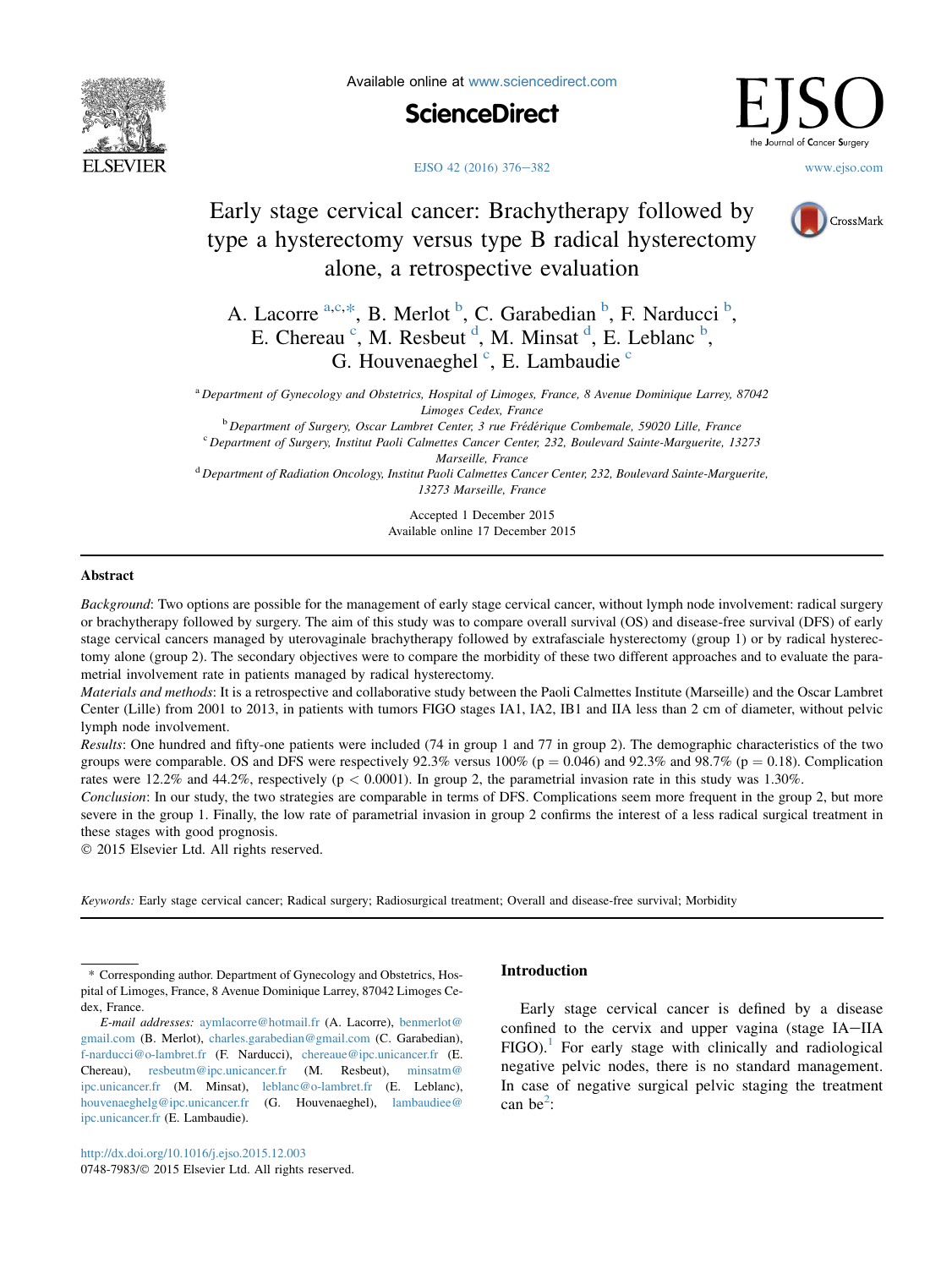- For FIGO stage IA1 and IA2: surgery is the standard. Options consist of conisation or trachelectomy in case of fertility sparing surgery, or simple or radical hysterectomy
- For FIGO stage IB1: options consist of surgery (radical hysterectomy or conservative fertility-sparing surgery in case of excellent prognostic factors) or combined radiosurgery (preoperative brachytherapy folloxed later by extrafasciale hysterectomy).

Radiation can be an option for medically inoperable patients or those who refuse surgery. All strategies are associated with similar cure rates in patients with early-stage uterine cervical carcinoma, but questions remain concerning the morbidity in relation with both treatment and the real interest of the parametrectomy in cases with good prognostics factors.

Landoni et al. $3$  determined in a randomized study that the 5-year survival rate for patients with tumor  $\langle 4 \rangle$  cm was 87% when surgery was performed and 90% when radiotherapy was used.

Although radical hysterectomy has proven to offer excellent prognosis in terms of survival, the significant morbidity related with the procedure adversely affects the quality of life. Resbeut et al. $4$  demonstrated a high local control rates in early-stage cervix carcinoma with lowdose-rate brachytherapy and limited surgery, with lower morbidity rate. Besides, he also showed that limited vaginal hysterectomy after brachytherapy in patients without unfa-vorable prognostic factor could be promising.<sup>[5](#page-5-0)</sup> Furthermore, parametrial invasion is rare in patients with small tumors without lymphovascular space involvement and negative pelvic nodes. Trudel et al. $\overline{6}$  $\overline{6}$  $\overline{6}$  showed that parametrial involvement rate in tumors  $\langle 2 \text{ cm}, \text{ without lympho-} \rangle$ vascular invasion, with negative lymph nodes and depth of invasion  $\langle 10 \text{ mm}$  is between 0 and 1.96%, suggesting that a simple hysterectomy may be adequate in these cases.

Furthermore, the factor that most reliably predicts parametrial invasion is the status of the lymph node. Benedetti-Panici et al.<sup>[8](#page-5-0)</sup> reported 69 patients with previously untreated stage IB1 IB2 IIA cervical cancer. All the patients underwent radical hysterectomy and pelvic lymphadenectomy. All patients with pelvic node metastasis showed parametrial invasion whereas only two patients had parametrial metastasis without pelvic lymph node involvement, indicating that the parametrium is the first site of extracervical involvement.

The aim of this study was to compare the overall survival and disease-free survival in patients with early stage cervical carcinoma without pelvic lymph node involvement, when treated by combined treatment associating an intracavitary brachytherapy followed by a simple hysterectomy (group 1) or by a radical hysterectomy alone (group 2). The secondary objective was to compare the morbidity of these managements and to evaluate the parametrial involvement rate in patients of group 2.

# Patients and methods

It is a retrospective study in two comprehensive cancer centers (Paoli Calmettes Institute, Marseille and Oscar Lambret Center, Lille). All the patients have been consent informed and therapeutics strategies were defined in our local tumor board.

Data were collected retrospectively, based on the following criteria: histologically confirmed carcinoma of the uterine cervix, FIGO stage IA1, IA2, IB1 or stage II, with largest dimension of less than 2 cm, treatment description with preoperative intracavitary uterovaginale brachytherapy followed by type A hysterectomy (Group 1) or radical hysterectomy (type B) alone (Group 2). These data were collected from 2001 to 2013. Informations concerning initial clinical examination and pelvic magnetic resonance imaging (MRI) have been reported. All patients underwent a conization before treatment to limit the risk of downstaging.

Lymph node staging was carried out radiologically or surgically. Some patients underwent a lymph node staging by resection of sentinel node dissection in the context of clinical research protocols (SENTICOL trial). In group 1, lymph node staging was realized before brachytherapy or after for eleven patients. In group 2, lymph node dissection was performed at the time of radical hysterectomy. All patients enrolled in our study had a negative pelvic lymph node staging; no treatment by external beam radiotherapy with concomitant chemotherapy has been necessary.

Preoperative uterovaginale brachytherapy was performed with a low-dose-rate 137Cs application using a Delouche applicators and remote after loading with a Curietron. Treatments were planned on CT scan. The reference volume was that encompassed by the  $60$ -Gy isodose $<sup>9</sup>$  $<sup>9</sup>$  $<sup>9</sup>$  prescribed at</sup>  $0.5-0.8$  Gy/h. Dosimetry was performed on CT scanner according to the guidelines in Report No. 38 of the International Commission on Radiation Units and Measurements.

The cervix dose, maximal and average rectal doses, maximal bladder dose, right and left point A doses, and volume of the reference isodose were reported. The maximal dose for the rectum and the bladder were respectively 65 Gy and 70 Gy.

In the Group 1, surgery was performed  $6-8$  weeks after brachytherapy: all the patients underwent an extra fascial hysterectomy (type A according to Querleu and Morrow classification). In the Group 2, proximal radical hysterectomies have been performed (type B according to Querleu and Morrow classification).<sup>[10](#page-5-0)</sup> As the classification of radical hysterectomy has changed in 2008, we reviewed all the operative reports in the two groups to establish a correlation between the older and the new surgical classification.

In the two groups, open surgery, conventional laparoscopy and robot assisted laparoscopy were used.

The follow-up has been realized 3 weeks after surgery, 4 months after brachytherapy, then every 4 months for the following 2 years, then every 6 months the next 3 years, then annually.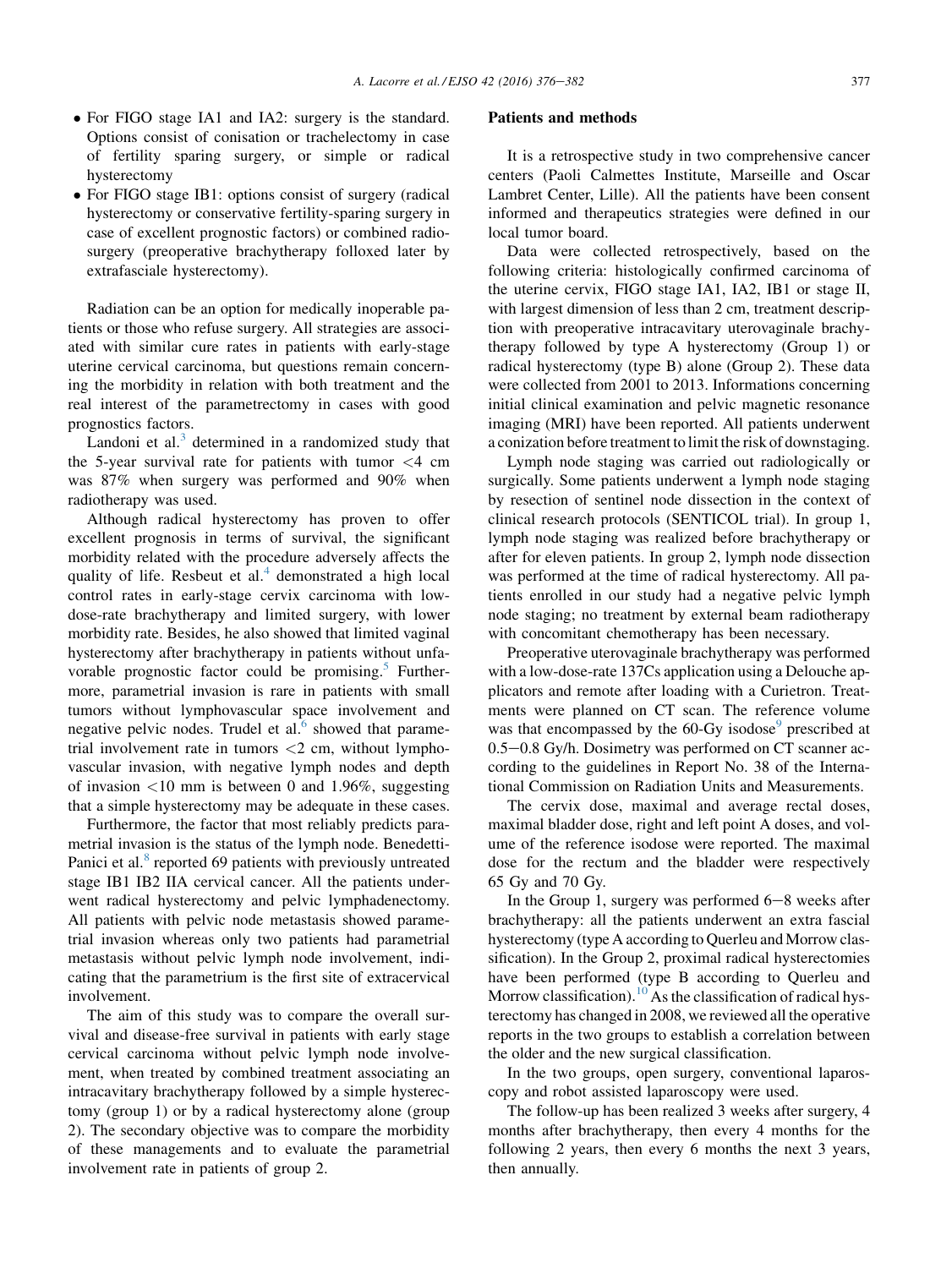The demographic characteristics of patients were examined (age, body mass index, initial tumor histology, FIGO tumor stage), as well as descriptions of brachytherapy, surgery (type, conversion rate, intraoperative and early postoperative complications), final histological results (residual tumor size, number of lymph nodes removed) and followup (late postoperative complications, brachytherapy's complications, recurrence). Radiation's complications were graduated according to the Common Toxicity Criteria scale.<sup>[11](#page-5-0)</sup> Surgical complications were graduated according the Clavien and Dindo Classification.<sup>[12](#page-5-0)</sup>

Recurrences were divided in local recurrence (central pelvic failures at the level in the vagina, lateral pelvic failures in the parametrium or the pelvic wall), lymph node recurrence (pelvic or latero-aortic) and metastatic disease.

#### Statistical analysis

The disease-free survival and overall survival were calculated from the date of diagnosis to the date on which the first recurrence (local or distant) was found, with censoring of other patients data at the time of the last follow-up visit or death. Survival curves were drawn using Kaplan–Meier estimates. Curves were compared by the log-rank test. Survival rates and relative risks are presented with their 95% confidence interval (CI). Student T test has been used to analyze quantitative data.

# **Results**

From 2001 to 2013, 151 patients with early stage cervical cancer, less than 2 cm with negative pelvic nodes were managed either by:

- intracavitary uterovaginale brachytherapy followed by extrafasciale hysterectomy for 74 patients (group 1),
- or by radical hysterectomy alone for 77 patients (group 2).

The median patient age at diagnosis was 48.09 years [range  $28-50$ ] in group 1 and 45.86 years [range  $28-74$ ] in group 2.

Demographic characteristics reported in Table 1 were comparable in the two groups, except according to the body mass index ( $p < 0.0001$ ).

Table 1

Demographics patients' characteristics, operative data, morbidity and definitive pathology.

|                                          | Group 1: Uterovaginale brachytherapy and<br>extrafasciale hysterectomy | Group 2: Radical hysterectomy alone | Student T test (p) |  |
|------------------------------------------|------------------------------------------------------------------------|-------------------------------------|--------------------|--|
| Age (years) median (min, max)            | $48.09(28-80)$                                                         | $45.86(28 - 74)$                    | $p = 0.22$         |  |
| BMI                                      |                                                                        |                                     |                    |  |
| $<$ 26                                   | $40.54\%$ (n = 30)                                                     | 63.64\% (n = 49)                    | p < 0.0001         |  |
| $26 - 30$                                | $10.81\%$ (n = 8)                                                      | 11.68% ( $n = 9$ )                  |                    |  |
| $>30$                                    | 6.76\% $(n = 5)$                                                       | $15.58\%$ (n = 12)                  |                    |  |
| FIGO stages                              |                                                                        |                                     |                    |  |
| IA1                                      | 1.35%                                                                  | 3.90%                               | $p = 0.096$        |  |
| IA <sub>2</sub>                          | 8.10%                                                                  | 13%                                 |                    |  |
| IB1                                      | 86.48%                                                                 | 83.11%                              |                    |  |
| <b>IIA</b>                               | 4.05%                                                                  | $0\%$                               |                    |  |
| Histology                                |                                                                        |                                     |                    |  |
| Adenocarcinoma                           | 25.67%                                                                 | 31.17%                              | $p = 0.46$         |  |
| Squamous cell carcinoma                  | 70.27%                                                                 | 66.23%                              |                    |  |
| Mixed carcinoma                          | 4.05%                                                                  | 1.30%                               |                    |  |
| Glass cell carcinoma                     | $0\%$                                                                  | 1.30%                               |                    |  |
| Surgical approach                        |                                                                        |                                     |                    |  |
| Laparoscopy                              | 83.78%                                                                 | 97.40%                              | $p = 0.003$        |  |
| Open surgery                             | 10.81%                                                                 | $0\%$                               |                    |  |
| Vaginal                                  | 1.35%                                                                  | $0\%$                               |                    |  |
| Conversion to open                       | 2.70%                                                                  | $1\%$                               |                    |  |
| Complications                            |                                                                        |                                     |                    |  |
| Yes                                      | $12.16\%$ (n = 9)                                                      | 44.16\% (n = 34)                    | p < 0.0001         |  |
| No                                       | 62.16%                                                                 | 55.84%                              |                    |  |
| Grade (Clavien and Dindo classification) |                                                                        |                                     |                    |  |
| 1                                        | 6.75% ( $n = 5$ )                                                      | 38.96% ( $n = 30$ )                 |                    |  |
| $\mathbf{I}$                             | $1.35\%$ (n = 1)                                                       | $2.60\%$ (n = 2)                    |                    |  |
| ΠI                                       | $4.05\%$ (n = 3)                                                       | $2.60\%$ (n = 2)                    |                    |  |
| Complete response rate                   |                                                                        |                                     |                    |  |
| Complete response                        | $47.3\%$ (n = 35)                                                      | <b>NS</b>                           |                    |  |
| Residual tumor $<$ 1 cm                  | $14.86\%$ (n = 11)                                                     | NS                                  |                    |  |
| Residual tumor $>1$ cm                   | $2.7\%$ (n = 2)                                                        | <b>NS</b>                           |                    |  |
| Lympho vascular spaces involvement       | $0\%$                                                                  | 5.19%                               | p < 0.0001         |  |
| Unknown                                  | $35.1\%$ (n = 26)                                                      |                                     |                    |  |
| Parametrial invasion                     | $0\%$                                                                  | 1.30%                               | p < 0.0001         |  |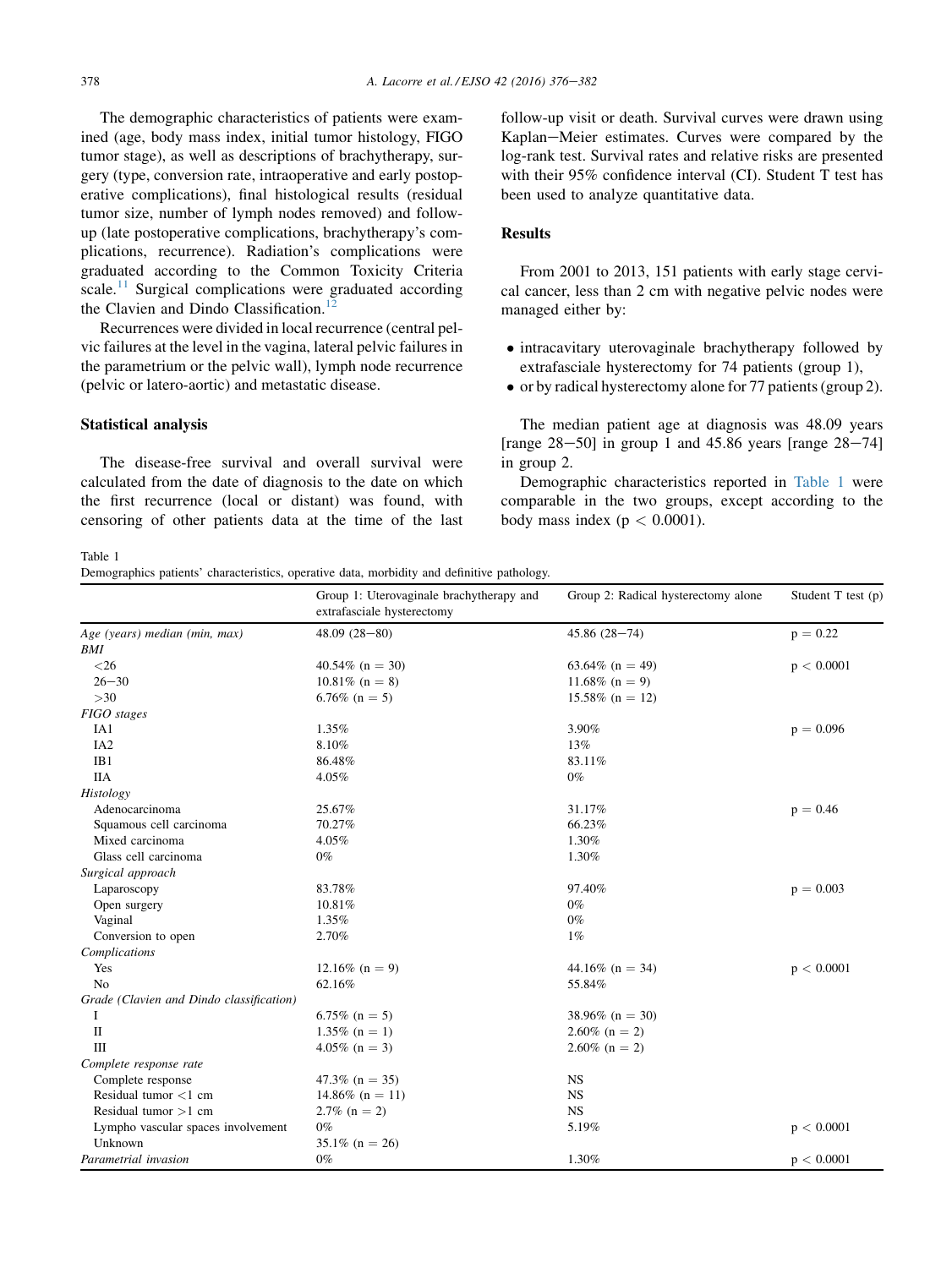#### Surgery

The median delay between first-line brachytherapy and extrafasciale hysterectomy was 58.84 days [range 33-141].

In group 1, patients were managed laparoscopically in 83.78% of the cases versus 97.40% of the cases in the group 2 ( $p = 0.0031$ ). The rate of conversion to open was respectively 2.70% and 1.30%. Despite conization and preoperative brachytherapy, residual tumor has been observed in 17.56% of the patients in the group 1. The rate of parametrial invasion in our study was 1.30% for patients of group 2. All patients, except two in the group 1, had pelvic lymphadenectomy, all but 1 had negative pelvic nodes (only one case of micro metastasis in the group 2, considered as negative pelvic node). Twelve patients (16, 22%) in the group 1 had a preoperative radiologic evaluation of lymph nodes; in particular those two who didn't had a lymphadenectomy, because of surgical difficulties. These two patients didn't have operative complications or radiation toxicity.

#### Survival and tumor recurrence

We observed five recurrences in the group 1 (6.76%): 3 metastatic diseases (bones and liver recurrence, and two peritoneal carcinosis recurrences), one pelvic node recurrence and one local recurrence (left pyramidalis muscle).

Two recurrences occurred in the group 2 (2.63%); one lymph node recurrence (renal pedicle) and one local recurrence in the pelvis (vagina).

The rate of deaths was 6.76% in the group 1, with two deaths due to new cancers (lung cancers).

We didn't observe death in relation with the cervical cancer in group 2.

The actuarial overall survival rate was 92.3% in the group 1 and  $100\%$  in the group 2 (p = 0.046) and disease-free survival rate was 92.3% and 98.7% respectively ( $p = 0.18$ ) (Fig. 1).

#### Influence of treatment in complications

No deaths occurred as a result of the treatment procedures. There were no per-operative complications, except conversion to open.

We observed a highest complication rate in the group 2  $(44.2\% \text{ (n = 34) versus } 12.2\% \text{ (n = 9), p < } 0.0001).$ 

Grade I complications of Dindo and Clavien Classification were more frequent (Table 2).

In the group 1, grade 1 complications were lymphocele and dyspareunia. Eleven patients underwent extrafasciale hysterectomy with pelvic lymphadenectomy after brachytherapy. None of them had operative complications or radiation toxicity.

In the group 2, there were especially lymphocele, legs lymphedema, legs sensorial neuropathy and dyspareunia.



Concerning grade III complications, we found 3 patients with grade III complications in the group 1 and 2 patients in the group 2  $(4.05\%$  versus 2.60%). In group 1, there was one case of ureteral stenosis treated by ureteral catheterization, one uretero-vaginal fistula treated by ureteral reimplantation, and one abscess of the abdominal wall treated by surgical drainage. All these patients underwent laparoscopic pelvic lymphadenectomy, followed by uterovaginale brachytherapy then laparoscopic extrafasciale hysterectomy.

In the group 2, there was one ureteral stenosis treated by corticotherapy and one vaginal vault leakage managed by surgery. All these patients underwent laparoscopic radical hysterectomy and pelvic lymphadenectomy.

| Table 2 |  |  |
|---------|--|--|
|         |  |  |

Complications characteristics.

| Clavien and Dindo classification       | Group 1 ( $n = 74$ ) | Group 2 ( $n = 77$ ) |
|----------------------------------------|----------------------|----------------------|
| Grade I                                | $n = 5(6.75%)$       | $n = 30(38.96\%)$    |
| Hematoma                               | $1.35\%$ (n = 1)     | $1.30\%$ (n = 1)     |
| Lymphocele                             | $0\%$                | 5.19% $(n = 4)$      |
| Lymphedema                             | $4.05\%$ (n = 3)     | 7.79% ( $n = 6$ )    |
| Dyspareunia                            | $1.35\%$ (n = 1)     | $1.30\%$ (n = 1)     |
| Legs sensorial neuropathy              | $0\%$                | $10.39\%$ (n = 8)    |
| <b>Bladder</b> retention               | $0\%$                | $12.99\%$ (n = 10)   |
| Grade II                               | $n = 1 (1.35\%)$     | $n = 2$ (2.60%)      |
| Irradiation injury<br>(bladder/rectum) | $1.35\%$ (n = 1)     | $0\%$                |
| Infected lymphocele                    | $0\%$                | $1.30\%$ (n = 1)     |
| Ureteral stenosis                      | $0\%$                | $1.30\%$ (n = 1)     |
| (medical treatment)                    |                      |                      |
| <b>Grade III</b>                       | $n = 3(4.05\%)$      | $n = 2$ (2.60%)      |
| Umbilical hernia                       | $0\%$                | $1.30\%$ (n = 1)     |
| Disunion of the vagina                 | $0\%$                | $1.30\%$ (n = 1)     |
| Uretero-vaginal fistula                | $1.35\%$ (n = 1)     | $0\%$                |
| Ureteral stenosis                      | $1.35\%$ (n = 1)     | $0\%$                |
| (surgical treatment)                   |                      |                      |
| Abscess of abdominal wall              | $1.35\%$ (n = 1)     | $0\%$                |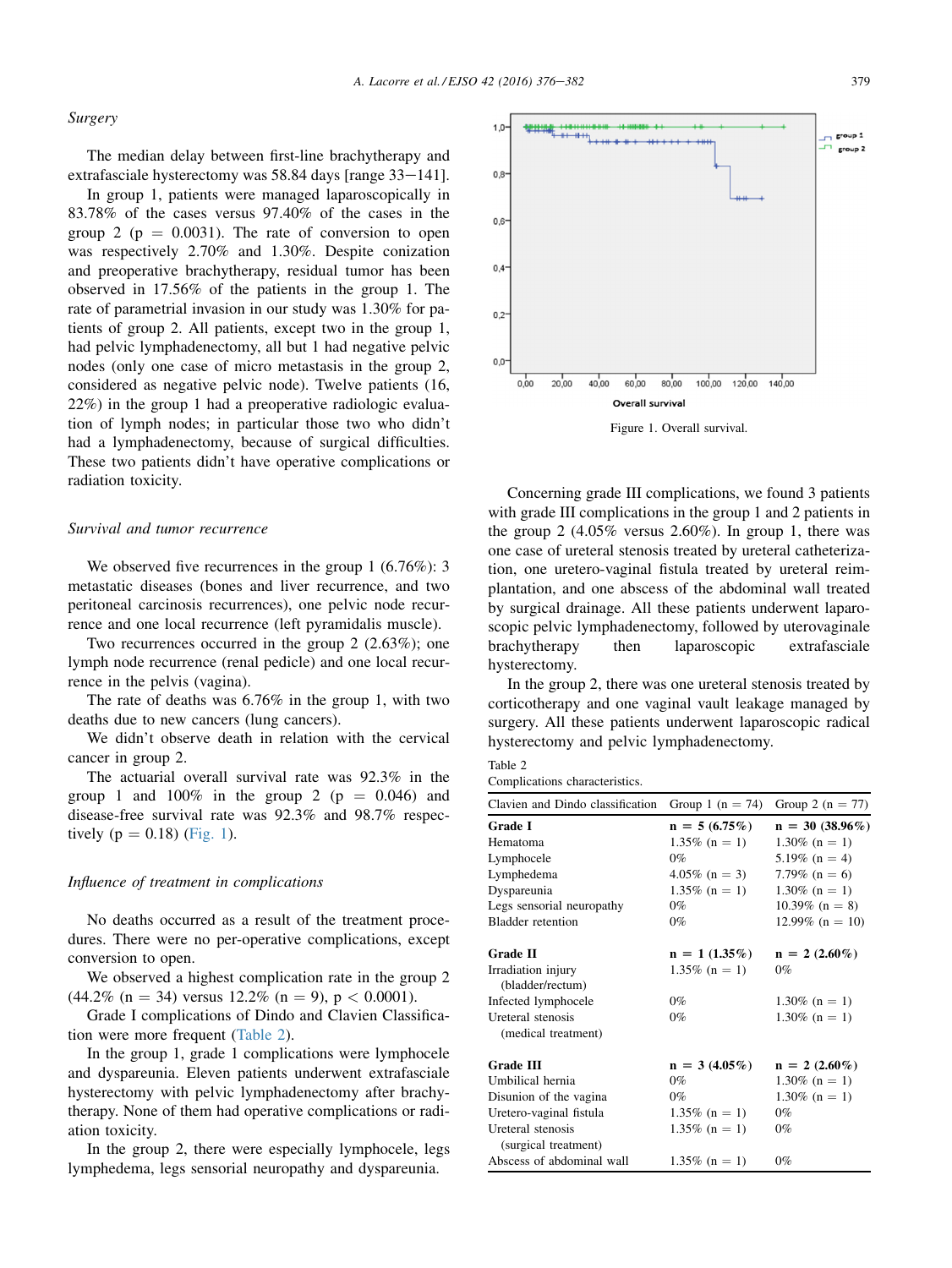Concerning brachytherapy toxicity (Table 3), we found only grade 2 complications according to the CTC4 scale with one patient with radiation cystitis and proctitis relieved by medical treatment and one patient suffering dyspareunia.

#### Discussion

## Survival

Data from literature demonstrate that surgery and radiotherapy are associated with similar cure rates in patients with early-stage uterine cervical carcinoma. In addition, after initial surgery such as a Piver class III hysterectomy, as many as two thirds of patients may require postoperative radiotherapy. In such cases, the survival rate is the same as when radiotherapy is used exclusively, but the expected complication rate is much higher, especially legs lymphedema rate of  $9\%$ .<sup>[3](#page-5-0)</sup>

Resbeut et al. showed in his study that in low-stage uterine cervical carcinoma treated by combined brachytherapy and surgery, his results do not support the necessity of performing surgery more extensive than the Piver class I hysterectomy, with a high rate of disease control and lowest morbidity rate.<sup>4</sup> He published a 5-year overall survival rate and disease-free survival rate of 96.9% and 91.2% respectively. In their study, Uzan et al.<sup>[7](#page-5-0)</sup> found an overall survival and free-disease survival rates of 95% and 94.3% in patients treated by brachytherapy uterovaginale followed by radical hysterectomy for a stage IB1 cervical cancer. They concluded that radical hysterectomy was feasible after uterovaginale brachytherapy without increasing morbidity rate. The ureteral postoperative morbidity rate was about 5%.

Our results are correlated to those of literature. We didn't observed any difference concerning DFS suggesting that the two treatments could be efficient in term of oncologic results.

#### Complications

A review of the literature about 6320 cases of radical hysterectomy with lymphadenectomy showed a mortality

Table 3

| Brachytherapy toxicity (group 1) according to the CTC4 scale. |  |  |
|---------------------------------------------------------------|--|--|
|---------------------------------------------------------------|--|--|

| Brachytherapy toxicity: group 1, $n = 7$ (9.46%) |            |                |                          |  |                 |
|--------------------------------------------------|------------|----------------|--------------------------|--|-----------------|
|                                                  | CTC4 scale |                |                          |  |                 |
|                                                  | Grade      |                |                          |  |                 |
|                                                  | 0          | $\overline{1}$ | $\overline{\phantom{a}}$ |  | 4               |
| Pain: dyspareunia                                |            |                | $n = 1$ (14.3%)          |  |                 |
| Lymphatics                                       |            |                | $n = 3(42.8\%)$          |  |                 |
| Ureteral obstruction                             |            |                |                          |  | $n = 1$ (14.3%) |
| Uretero-vaginal stenosis                         |            |                |                          |  | $n = 1$ (14.3%) |
| Proctitis                                        |            |                | $n = 1$ (14.3%)          |  |                 |

rate lower than 0.6%, basically because of bleeding, severe sepsis and thromboembolic complications. $^{13}$  $^{13}$  $^{13}$  Late complications were especially urinary complications, with fistula. Their frequency varies to less than  $1\% - 5\%$  with parametrial dissection. Apart from ureteral stenosis, bladder's dysfunction rate varies to  $1\% - 33\%$ , in relation with the extent of parametrial dissection. Bowel complications are exceptional.<sup>[14](#page-5-0)</sup> Lymphocele frequency is associated with the extent of the lymphadenectomy but in 80% of cases, lymphoceles are asymptomatics.<sup>[15,16](#page-5-0)</sup>

Parametrial dissection increases the risk of morbidity, especially ureteral stenosis, ureteral fistula (4%), bladder retention more or less persistent  $(3-5\%)$ , and urinary tract infection  $(8\%)^{17}$  $(8\%)^{17}$  $(8\%)^{17}$  whatever surgical way (laparoscopy or open). In Bergmark et al. study, $18$  patients treated by radical hysterectomy had greater risk of incomplete miction, and greater risk of dysuria, comparing with patients treated by extrafasciale hysterectomy. Chen et al. $^{19}$  $^{19}$  $^{19}$  have noticed an increased rate of urinary incontinence of 9.4% and abnormalities of urodynamic evaluation at 6 months in 53% patients.[20](#page-5-0)

In our study, there were more grade 1 complications in the group 2 and a trend of more grade 3 complications in the group 1; but our study is retrospective and we can hypothesize that all grade 1 complications and particularly lymphatics complications has not been informed in patients charts. Concerning grade 3 complications, the difference between the two groups is not significative according to the small number of patients involved, but the severity of these complications must be emphasized. This underlines the necessity of the patient's follow-up, concerning postoperative morbidity evaluation in relation to our practice. And even if brachytherapy's morbidity has been described and seems to be low, especially with new technical irradiation protocol,  $2^{1-27}$  $2^{1-27}$  $2^{1-27}$  we can hypothesize that the highest grade 3 complications rate in the group 1, particularly concerning ureteral injuries, may be in relation with the radio surgical association.

# Interest of parametrectomy

In the 1990s, the concept of modified radical hysterectomy was accepted to reduce the radicality of parametrium's resection.<sup>14</sup> The aim was to reduce long-term morbidity which is associated with the radical resection of the parametria, where potential injury to the innervation of the rectum and bladder can occur. Extension and utility of the parametrectomy in early stage cervical cancer have been debated in the literature.<sup>[22](#page-6-0)</sup> Uzan et al.<sup>[7](#page-5-0)</sup> had meanwhile shown that the interest of a dissection of the parameters could remain questionable in patients with stage IB1 cervical cancer after a preoperative brachytherapy, as this dissection increases the rate of urinary tract disease, mainly ureteral morbidity or bladder retention.

Several studies have confirmed a correlation between tumor size or infiltration of the stroma and positive lymph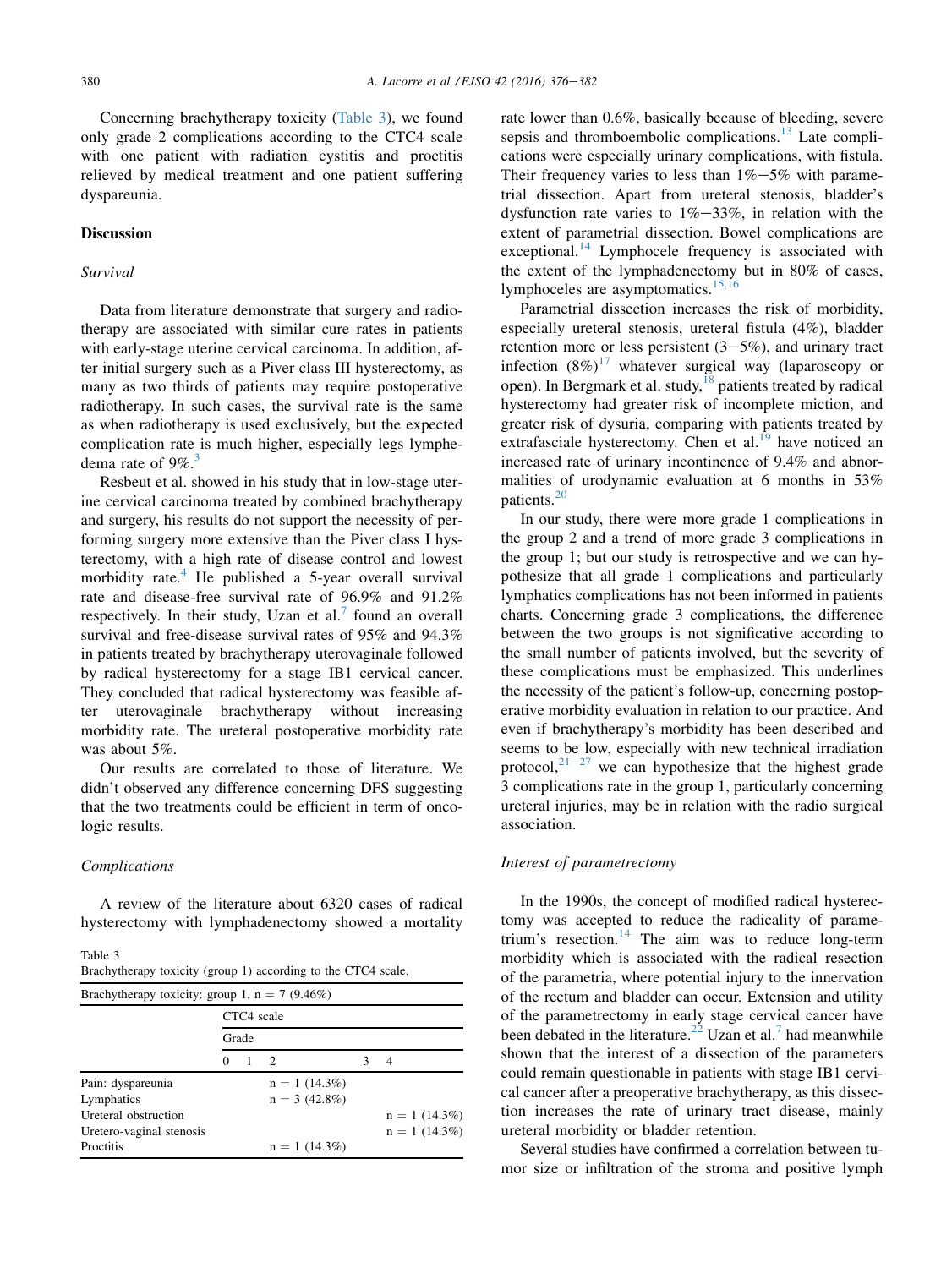<span id="page-5-0"></span>nodes with involvement of the parametria.<sup>[23](#page-6-0)</sup> Grisaru et al.<sup>[24](#page-6-0)</sup> showed in their study that parametrial invasion was not a prognostic factor. Pluta et al. $^{25}$  $^{25}$  $^{25}$  showed a risk of parametrial involvement lower than 1% in cervical cancer IA2 and IB1 when tumor size was less than 20 mm in diameter and when invasion was less than 10 mm, with negative pelvic lymph nodes. For them, the most important prognostic factor was positive pelvic lymph nodes, with a risk of parametrial involvement of 28%. According to Sartori et al.,  $^{26}$  $^{26}$  $^{26}$  overall survival rate and free disease survival rate were the same although there was parametrial involvement or not. Covens et al. $^{27}$  $^{27}$  $^{27}$  have defined a low risk group (diameter less than 2 cm, negative pelvic lymph nodes, depth of invasion less than 10 mm) in which the benefit of radical hysterectomy compared to extrafasciale hysterectomy in term of overall survival rate was only to 0.2%, because microscopic disease of the parametrium is supported by postoperative treatments.

In our study, we observed 1.3% of parametrial invasion in the group 2. This result confirms literature's rate and constitutes a new argument for type A hysterectomy in early stage cervical cancer of less than 2 cm with negative pelvic lymph node to reduce surgical morbidity.

# Conclusion

Early stage cervical cancer have good prognosis but there is no gold standard treatment in these cases. In our study, the surgical treatment alone with radical hysterectomy seems to have a better overall survival and a complications rate significantly more important than in the radio surgical group, however we do not observe any difference concerning the DFS.

Grade 3 complications in relation with the radiosurgical association, and particularly ureteral morbidity must be explored in largest studies.

In selected patients, lack of preoperative brachytherapy or parametrectomy could reduce the rate of treatment morbidity.

Moreover, the parametrial invasion rate in the group 2 constitutes a new argument to limit parametrial dissection in such indication, with probably the same therapeutic role control and a lowest complications rate.

Prospective studies (as SHAPE trial) are needed to compare and to evaluate prospectively oncologic outcomes and early and late complications between both strategies.

## Conflicts of interest statement

The authors declare that there are no conflicts of interest.

# References

1. [Pecorelli S. Revised FIGO staging for carcinoma of the vulva, cervix](http://refhub.elsevier.com/S0748-7983(15)00902-6/sref1) and endometrium. [Int J Gynecol Obstet](http://refhub.elsevier.com/S0748-7983(15)00902-6/sref1) 2009;105:103–4.

- 2. [Haie-Meder C, Morice P, Castiglione MOn behalf of the ESMO](http://refhub.elsevier.com/S0748-7983(15)00902-6/sref2) [Guidelines Working Group. Cervical cancer: ESMO clinical recom](http://refhub.elsevier.com/S0748-7983(15)00902-6/sref2)[mendations for diagnosis, treatment and follow-up.](http://refhub.elsevier.com/S0748-7983(15)00902-6/sref2) Ann Oncol 2008; 19[:17–8.](http://refhub.elsevier.com/S0748-7983(15)00902-6/sref2)
- 3. [Landoni F, Maneo A, Colombo A, et al. Randomized study of radical](http://refhub.elsevier.com/S0748-7983(15)00902-6/sref3) [surgery versus radiotherapy for stage Ib-IIa cervical cancer.](http://refhub.elsevier.com/S0748-7983(15)00902-6/sref3) *Lancet* 1997;350[:535–40.](http://refhub.elsevier.com/S0748-7983(15)00902-6/sref3)
- 4. [Resbeut M, Alzieu C, Gonzague-Casabianca L, et al. Combined](http://refhub.elsevier.com/S0748-7983(15)00902-6/sref4) [brachytherapy and surgery for early carcinoma of the uterine cervix:](http://refhub.elsevier.com/S0748-7983(15)00902-6/sref4) [analysis of extent of surgery on outcome.](http://refhub.elsevier.com/S0748-7983(15)00902-6/sref4) Int J Radiat Oncol Biol  $Phv_s$  [2001;873–81.](http://refhub.elsevier.com/S0748-7983(15)00902-6/sref4)
- 5. [Resbeut M, Cravello L, Hannoun-L](http://refhub.elsevier.com/S0748-7983(15)00902-6/sref5)e[vi JM, Agostini A, Alzieu C,](http://refhub.elsevier.com/S0748-7983(15)00902-6/sref5) [Cowen D. Limited vaginal hysterectomy after brachytherapy in pa](http://refhub.elsevier.com/S0748-7983(15)00902-6/sref5)[tients with early stage cervix carcinoma.](http://refhub.elsevier.com/S0748-7983(15)00902-6/sref5) Cancer/Radiother 1998;2: [266–71](http://refhub.elsevier.com/S0748-7983(15)00902-6/sref5).
- 6. [Trudel M, Merlot B, Dedet B, et al. Is radical hysterectomy necessary](http://refhub.elsevier.com/S0748-7983(15)00902-6/sref6) [in surgical procedure for early stage cervical cancer?](http://refhub.elsevier.com/S0748-7983(15)00902-6/sref6) Gyné[col Obst](http://refhub.elsevier.com/S0748-7983(15)00902-6/sref6)ét Fertil 2013;41[:715–21.](http://refhub.elsevier.com/S0748-7983(15)00902-6/sref6)
- 7. [Uzan C, Merlot B, Gouy S, et al. Laparoscopic radical hysterectomy](http://refhub.elsevier.com/S0748-7983(15)00902-6/sref7) [after preoperative brachytherapy for stage IBI cervical cancer: feasi](http://refhub.elsevier.com/S0748-7983(15)00902-6/sref7)[bility, results, and surgical Implications in a large bicentric study of](http://refhub.elsevier.com/S0748-7983(15)00902-6/sref7) [162 consecutive cases.](http://refhub.elsevier.com/S0748-7983(15)00902-6/sref7) Ann Surg Oncol 2013;20:872–80.
- 8. [Benedetti-Panici P, Maneschi F, D'Andrea G, et al. Early cervical car](http://refhub.elsevier.com/S0748-7983(15)00902-6/sref8)[cinoma: the natural history of lymph node involvement redefined on](http://refhub.elsevier.com/S0748-7983(15)00902-6/sref8) [the basis of thorough parametrectomy and giant section study.](http://refhub.elsevier.com/S0748-7983(15)00902-6/sref8) Cancer 2000;88[:2267–74.](http://refhub.elsevier.com/S0748-7983(15)00902-6/sref8)
- 9. [Gerbaulet A, Kunkler I, Kerr GR, et al. Combined radiotherapy and](http://refhub.elsevier.com/S0748-7983(15)00902-6/sref9) [surgery: local control and complications in early carcinoma of the](http://refhub.elsevier.com/S0748-7983(15)00902-6/sref9) [uterine cervix. The Villejuif experience, 1975](http://refhub.elsevier.com/S0748-7983(15)00902-6/sref9)–1984. [Radiother Oncol](http://refhub.elsevier.com/S0748-7983(15)00902-6/sref9) 1992;23[:66–73.](http://refhub.elsevier.com/S0748-7983(15)00902-6/sref9)
- 10. [Querleu D, Morrow CP. Classification of radical hysterectomy.](http://refhub.elsevier.com/S0748-7983(15)00902-6/sref10) Lancet Oncol 2008;9[\(3\):297–303.](http://refhub.elsevier.com/S0748-7983(15)00902-6/sref10)
- 11. [Chassagne D, Sisondi P, Horiot JC, et al. A glossary for reporting](http://refhub.elsevier.com/S0748-7983(15)00902-6/sref11) [complications of treatment in gynecological cancers.](http://refhub.elsevier.com/S0748-7983(15)00902-6/sref11) Radiother Oncol 1993;26[\(3\):195–202.](http://refhub.elsevier.com/S0748-7983(15)00902-6/sref11)
- 12. [Clavien PA, Barkun J, De Oliveira ML, et al. The Clavien-Dindo clas](http://refhub.elsevier.com/S0748-7983(15)00902-6/sref12)[sification of surgical complications: five-year experience.](http://refhub.elsevier.com/S0748-7983(15)00902-6/sref12) Ann Surg 2009 Aug;250[\(2\):187–96](http://refhub.elsevier.com/S0748-7983(15)00902-6/sref12).
- 13. Shingleton HM, Orr JW. Cancer of the cervix[. Philadelphia JB Lippin](http://refhub.elsevier.com/S0748-7983(15)00902-6/sref13)[cott Company; 1995.](http://refhub.elsevier.com/S0748-7983(15)00902-6/sref13)
- 14. [Magrina JF, Goodrich MA, Weaver AL, Podratz KC. Modified radical](http://refhub.elsevier.com/S0748-7983(15)00902-6/sref14) [hysterectomy: morbidity and mortality.](http://refhub.elsevier.com/S0748-7983(15)00902-6/sref14) Gynecol Oncol 1995;59(2): [277–82](http://refhub.elsevier.com/S0748-7983(15)00902-6/sref14).
- 15. [Bobin JY, Delay E, Rivoire M. Les complications des](http://refhub.elsevier.com/S0748-7983(15)00902-6/sref15) é[videments](http://refhub.elsevier.com/S0748-7983(15)00902-6/sref15) [cellulo-ganglionnaires dans les cancers gyn](http://refhub.elsevier.com/S0748-7983(15)00902-6/sref15)é[cologiques.](http://refhub.elsevier.com/S0748-7983(15)00902-6/sref15) Lyon Chir  $1993.89.23 - 8$
- 16. [Querleu D, Leblanc E, Cartron G, Narducci F, Ferron G, Martel P.](http://refhub.elsevier.com/S0748-7983(15)00902-6/sref16) [Audit of preoperative and early complications of laparoscopic lymph](http://refhub.elsevier.com/S0748-7983(15)00902-6/sref16) [node dissection in 1000 gynecologic cancer patients.](http://refhub.elsevier.com/S0748-7983(15)00902-6/sref16) Am J Obstet Gynecol 2006;195[:1287–92.](http://refhub.elsevier.com/S0748-7983(15)00902-6/sref16)
- 17. [Landoni F, Maneo A, Zapardiel I, Zanagnolo V, Mangioni C. Class](http://refhub.elsevier.com/S0748-7983(15)00902-6/sref17) [I versus class III radical hysterectomy in stage IB1-IIA cervical](http://refhub.elsevier.com/S0748-7983(15)00902-6/sref17) [cancer. A prospective randomized study.](http://refhub.elsevier.com/S0748-7983(15)00902-6/sref17) Eur J Surg Oncol 2012; 38[\(3\):203–9.](http://refhub.elsevier.com/S0748-7983(15)00902-6/sref17)
- 18. [Bergmark K, Avall-Lundqvist E, Dickman PW, Hennongsohn L,](http://refhub.elsevier.com/S0748-7983(15)00902-6/sref18) [Steineck G. Lymphedema and bladder-emptying difficulties after](http://refhub.elsevier.com/S0748-7983(15)00902-6/sref18) [radical hysterectomy for early cervical cancer and among population](http://refhub.elsevier.com/S0748-7983(15)00902-6/sref18) controls. [Int J Gynecol Cancer](http://refhub.elsevier.com/S0748-7983(15)00902-6/sref18) 2006;16(3):1130–9.
- 19. [Chen G-D, Lin L-Y, Wang P-H, Lee H-S. Urinary tract dysfunction](http://refhub.elsevier.com/S0748-7983(15)00902-6/sref19) [after radical hysterectomy for cervical cancer.](http://refhub.elsevier.com/S0748-7983(15)00902-6/sref19) Gynecol Oncol 2002; 85[\(2\):292–7.](http://refhub.elsevier.com/S0748-7983(15)00902-6/sref19)
- 20. [Carter J, Sonoda Y, Baser RE, et al. A 2-year prospective study assess](http://refhub.elsevier.com/S0748-7983(15)00902-6/sref20)[ing the emotional, sexual and quality of life concerns of women under](http://refhub.elsevier.com/S0748-7983(15)00902-6/sref20)[going radical trachelectomy versus radical hysterectomy for treatment](http://refhub.elsevier.com/S0748-7983(15)00902-6/sref20) [of early stage cervical cancer.](http://refhub.elsevier.com/S0748-7983(15)00902-6/sref20) Gynecol Oncol 2010;119(2):292–7.
- 21. [Haie-Meder C, Chargari C, Rey A, Dumas I, Morice P, Magn](http://refhub.elsevier.com/S0748-7983(15)00902-6/sref21)[e N.](http://refhub.elsevier.com/S0748-7983(15)00902-6/sref21) [DVH parameters and outcome for patients with early-stage cervical](http://refhub.elsevier.com/S0748-7983(15)00902-6/sref21)